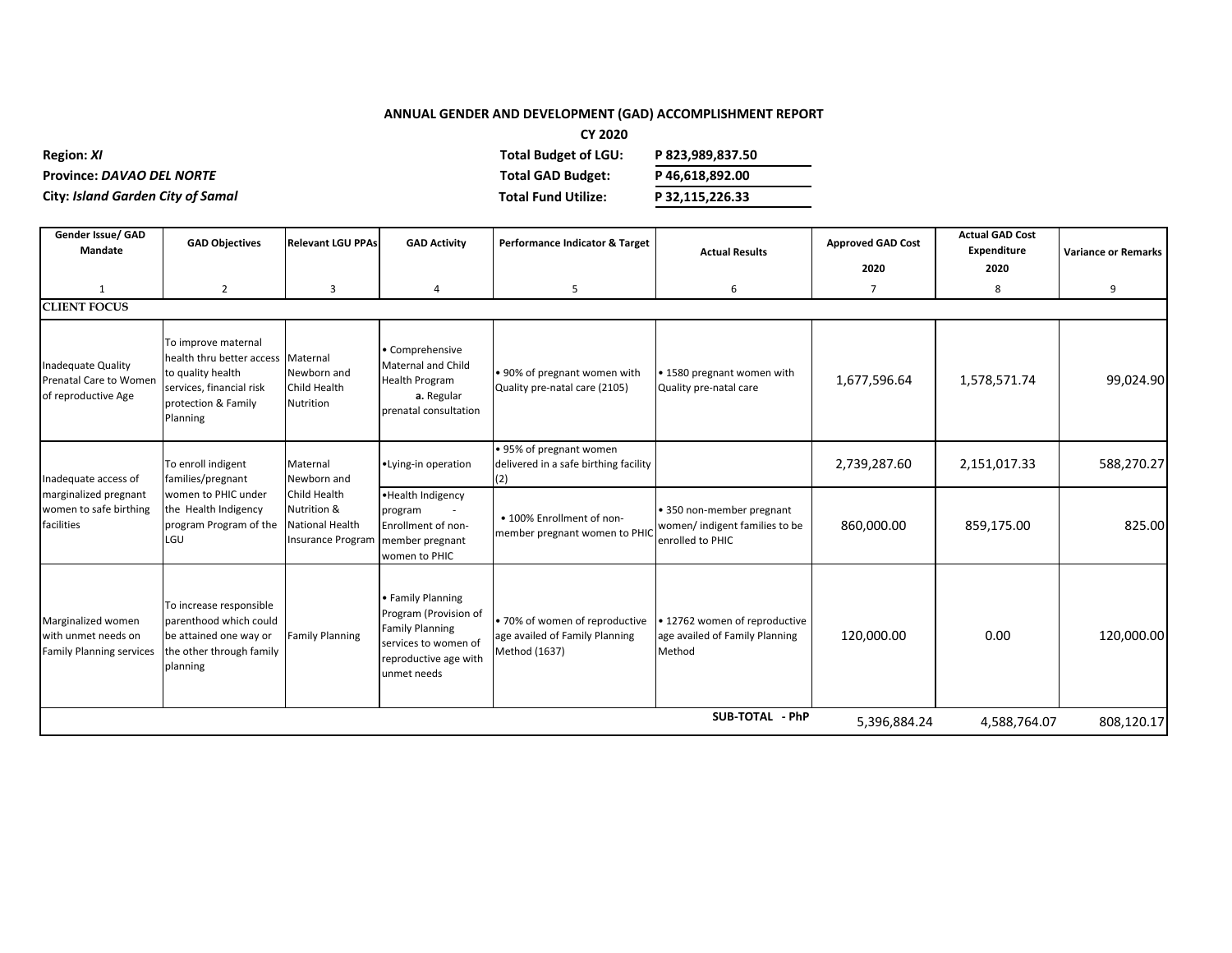| Gender Issue/ GAD<br>Mandate                                                                                                         | <b>GAD Objectives</b>                                                                                                              | <b>Relevant LGU PPAs</b>                                            | <b>GAD Activity</b>                                                                                                         | Performance Indicator & Target                                                                                      | <b>Actual Results</b>                          | <b>Approved GAD Cost</b><br>2020 | <b>Actual GAD Cost</b><br>Expenditure<br>2020 | <b>Variance or Remarks</b> |
|--------------------------------------------------------------------------------------------------------------------------------------|------------------------------------------------------------------------------------------------------------------------------------|---------------------------------------------------------------------|-----------------------------------------------------------------------------------------------------------------------------|---------------------------------------------------------------------------------------------------------------------|------------------------------------------------|----------------------------------|-----------------------------------------------|----------------------------|
| $\mathbf{1}$                                                                                                                         | $\overline{2}$                                                                                                                     | 3                                                                   |                                                                                                                             | 5                                                                                                                   | 6                                              | $\overline{7}$                   | 8                                             | 9                          |
| Marginalized women<br>with reproductive health & Cervical Cancer among<br>problem                                                    | To reduce morbidity &<br>mortality due to Breast<br>women of reproductive<br>age                                                   | <b>Womens Health</b><br>Care Program &<br>STD, HIV, AIDS<br>Program | .Women Health Care<br>Program<br>• Breast Cancer early<br>detection<br>• VIA & PapSmear<br>Screening for Cervical<br>Cancer | 60% of women of reproductive   •1402 women of reproductive<br>age screened for breast and<br>cervical cancer (1403) | age screened for breast and<br>cervical cancer | 399,544.00                       | 344,644.00                                    | 54,900.00                  |
| Transport riding public<br>inconvenience and<br>exposure to accident                                                                 | To improve the road<br>condition and prevent<br>accidents, provide safety<br>among women                                           |                                                                     | Concreting of road<br>going to Bandera<br>Nature's Park                                                                     | 200 ln.m. road concreted/paved                                                                                      |                                                | 3,000,000.00                     | 2,991,409.97                                  | 8,591.00                   |
|                                                                                                                                      |                                                                                                                                    |                                                                     | Improvement of City<br>Road (Re-blocking) -<br><b>Babak &amp; Samal District</b>                                            | 200 ln.m. road concreted/paved                                                                                      |                                                | 2,000,000.00                     | 1,920,248.07                                  | 79,752.00                  |
| Exposure of pedestrian<br>and riding public to<br>danger on road side<br>accidents and health<br>hazard and unhealthy<br>environment | To prevent accidents<br>and increase safety<br>among female students<br>and women and to have<br>a healthy and safe<br>environment | Drainage                                                            | Improvement of<br>Drainage with<br>concrete sidewalk @<br>Datu Taganiog St.,<br>Penaplata                                   | 600 ln.m. drainage<br>improved/covered                                                                              |                                                | 6,000,000.00                     | 1,852,000.41                                  | 4,147,500.00               |
|                                                                                                                                      |                                                                                                                                    |                                                                     | <b>Imporoved of Drainage</b><br>at Miranda                                                                                  |                                                                                                                     |                                                |                                  |                                               |                            |
| Occurrence of<br>pedestrian fatalities,<br>accidents and sexual<br>harassment cases during<br>night time.                            | To prevent accidents<br>and increase safety<br>among women, minors<br>and night students<br>especially female                      | <b>Street lights</b>                                                | <b>Installation of Street</b><br>lights                                                                                     | Streetlights installed in every 80<br>meters                                                                        |                                                | 5,000,000.00                     | 4,921,560.00                                  | 78,440.00                  |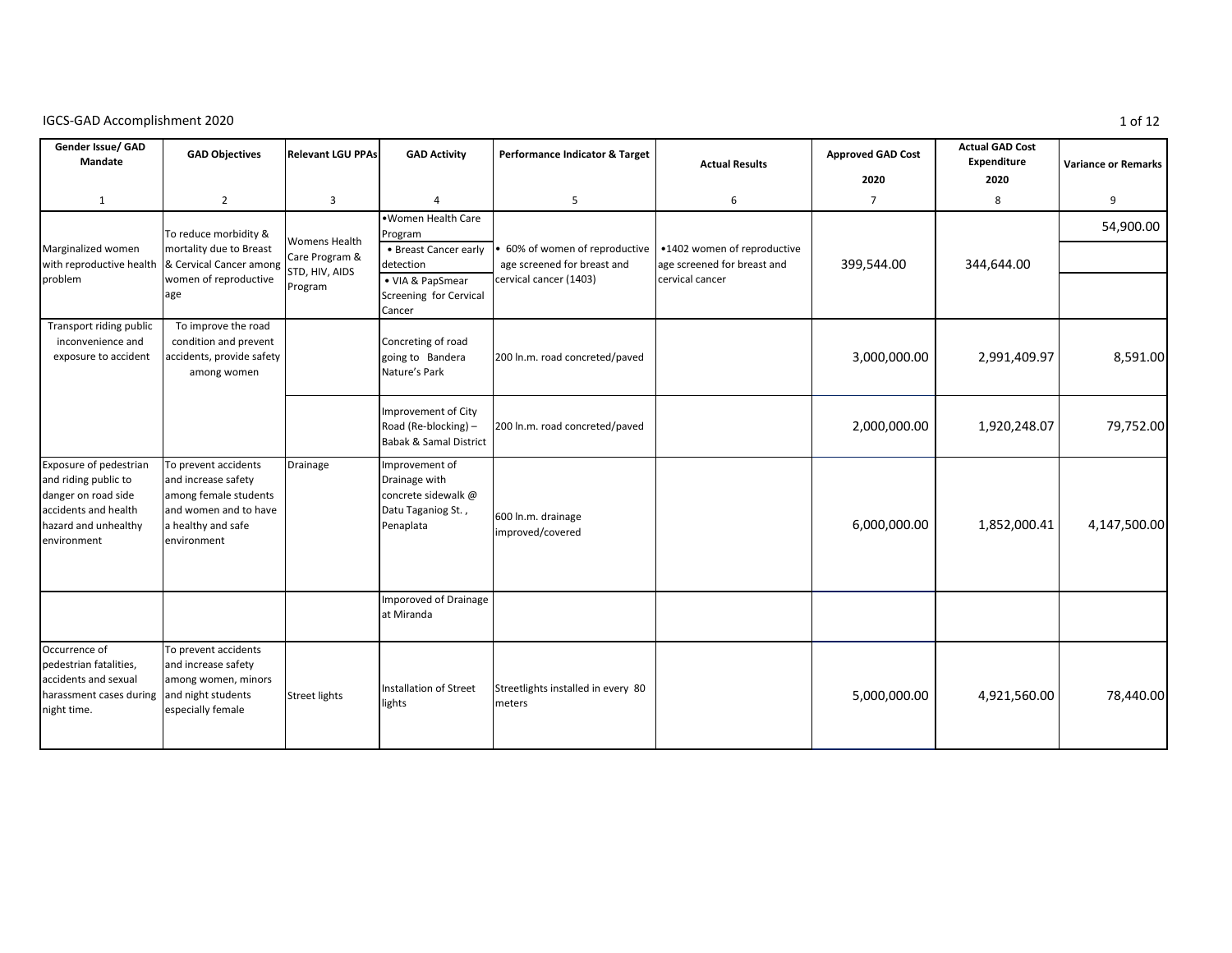| women, | Lack of skills and full<br>benefits and<br>opportunities in<br>mariculture production<br>for both men and | Skills and development<br>understanding about the in mariculture livelihood<br>opportunities that<br>would enhance the skills the Mariculture<br>of men, women and<br>youth engaged in net<br>mending. | Strengthening of<br>farm workers | Monthly meeting and<br>monitoring activities | Trainings and planning workshop. | All planned budget allocation<br>were used on its purpose<br>except the budget for trainings<br>and representation because of<br>the covid-19 protocols. | 226,544.00    | 151,534.00    | Trainings and<br>Representation<br>budget were not<br>used due to covid-19<br>restrictions.<br>75,010.00 |
|--------|-----------------------------------------------------------------------------------------------------------|--------------------------------------------------------------------------------------------------------------------------------------------------------------------------------------------------------|----------------------------------|----------------------------------------------|----------------------------------|----------------------------------------------------------------------------------------------------------------------------------------------------------|---------------|---------------|----------------------------------------------------------------------------------------------------------|
|        |                                                                                                           |                                                                                                                                                                                                        |                                  |                                              |                                  | SUB-TOTAL - PhP                                                                                                                                          | 16,626,088.00 | 12,181,396.45 | 4,444,193                                                                                                |

relative to responsible Increased biting

| Gender Issue/ GAD<br>Mandate                                                                                  | <b>GAD Objectives</b>                                                                                                                                                 | <b>Relevant LGU PPAs</b>                           | <b>GAD Activity</b>                                                                                                                                          | Performance Indicator & Target                                                                                         | <b>Actual Results</b>                                                            | <b>Approved GAD Cost</b><br>2020 | <b>Actual GAD Cost</b><br>Expenditure<br>2020 | <b>Variance or Remarks</b>                                                                           |
|---------------------------------------------------------------------------------------------------------------|-----------------------------------------------------------------------------------------------------------------------------------------------------------------------|----------------------------------------------------|--------------------------------------------------------------------------------------------------------------------------------------------------------------|------------------------------------------------------------------------------------------------------------------------|----------------------------------------------------------------------------------|----------------------------------|-----------------------------------------------|------------------------------------------------------------------------------------------------------|
| 1                                                                                                             | $\overline{2}$                                                                                                                                                        | 3                                                  | $\overline{4}$                                                                                                                                               | 5                                                                                                                      |                                                                                  | $\overline{7}$                   | 8                                             | 9                                                                                                    |
| FY needs skills<br>development to make<br>them an active partners<br>in Agri-realated<br>livelihood projects. | Continuing skills<br>enhance to help the<br>young men and women<br>to actively participate in<br>food production and to<br>graduate as NCII<br>registered Farm Youth. | Support to Farm<br>Youth<br>Development<br>Program | - Organization<br>strengthening and re-<br>organization.<br>- Leadership and<br>Farmers Field training<br>and exposure of the<br>youth to good<br>practices. | 125 youth in 5 organizations<br>islandwide.<br>- 3 trainings conducted, 1<br>achievement and recognition<br>conducted. | Only 4 re-organization of<br>existing 4-H clubs and 1<br>meeting were conducted. | 112,000.00                       |                                               | <b>Funded activities</b><br>were not yet<br>conducted because<br>of COVID-19 situation<br>112,000.00 |
| Increased biting<br>incidence of women<br>workers due to stray<br>dogs and cats in public<br>places           | To increase awareness<br>relative to responsible<br>pet ownership as well as<br>to get rid of stray dogs<br>and cats in public places<br>productivity among<br>women. | Rabies and<br>Eradication<br>Program               | Symposia (Rabies<br>Awareness Month and<br>World Rabies Day<br>Celebration                                                                                   | 200 stakeholder<br>-at least 90% of the<br>target audience attended                                                    | 194 women and 89 men a total<br>of 283 stakeholders attended                     | 967,000.00                       | 707,006.51                                    | 259,993.49                                                                                           |
| the proposal of the General                                                                                   | To increase awareness<br>$\alpha$ is the action of the second condition of the first                                                                                  |                                                    | Training                                                                                                                                                     | 100 participants<br>-80% out of<br>100 attendees                                                                       | Not emplemented because of<br>the threat of COVID-19                             |                                  |                                               |                                                                                                      |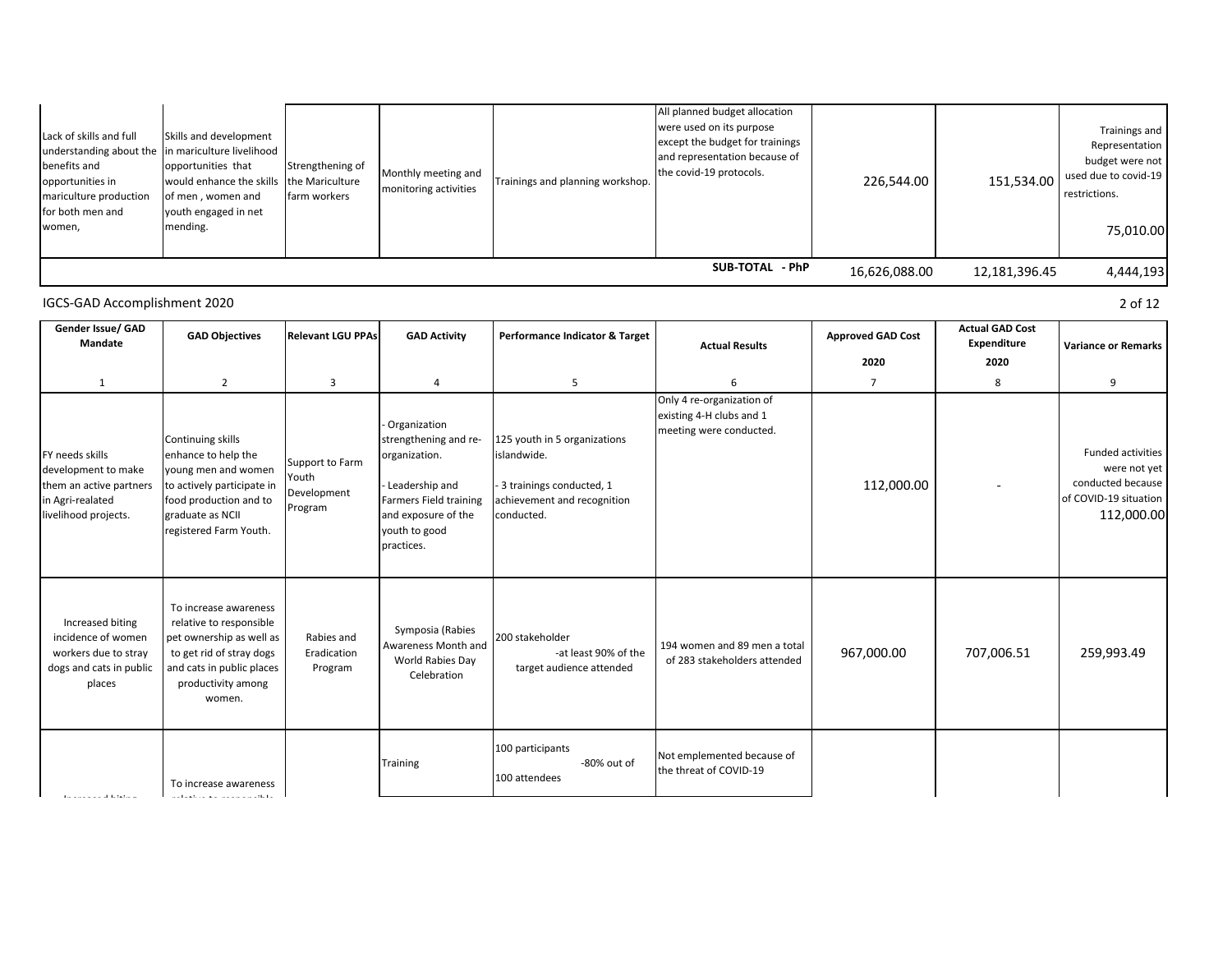| Increased biting<br>incidence of women<br>workers due to stray<br>dogs and cats in public<br>places            | relative to responsible<br>pet ownership as well as<br>to get rid of stray dogs<br>and cats in public places<br>productivity among | <b>Animal Population</b><br>Control | Conduct Impounding                                                | 200 number of stray dogs/cats<br>impounded<br>-80% of the targeted number<br>of dogs/cats impounded     | 242 heads of dog impounded                                                        | .485,000     | 1,485,000.00 | $100\%$<br>implemented |
|----------------------------------------------------------------------------------------------------------------|------------------------------------------------------------------------------------------------------------------------------------|-------------------------------------|-------------------------------------------------------------------|---------------------------------------------------------------------------------------------------------|-----------------------------------------------------------------------------------|--------------|--------------|------------------------|
|                                                                                                                | women.                                                                                                                             |                                     | Conducted spaying<br>and castration on dogs<br>and cats           | 10 dog/cat syaped and 100<br>dog/cat castrated<br>-80% of the targeted<br>number of dogs/ cats neutered | SPAYED: Cat-18 heads<br>Dogs-11 heads<br>NEUTERED: Cat-45 heads Dog-<br>143 heads |              |              |                        |
| Lack of support to<br>women meat vendors<br>especially on after sales<br>of meat products (meat<br>processing) | To provide<br>entreprenuers with<br>innovations especially<br>on meat processing                                                   | Meat Inspection<br>Program          | Conduct training on<br>women entrepreneurs<br>for meat processing | 20 interested women<br>participants<br>80% of 20 interested women<br>participants                       | - Not emplemented because of<br>the threat of COVID-19                            | 693,000.00   | 646,110.11   | 46,889,00              |
|                                                                                                                |                                                                                                                                    |                                     |                                                                   |                                                                                                         | SUB-TOTAL - PhP                                                                   | 3,257,000.00 | 2,838,116.62 | 2,737,522.00           |

| Gender Issue/ GAD<br>Mandate | <b>GAD Objectives</b> | <b>Relevant LGU PPAs</b>             | <b>GAD Activity</b> | Performance Indicator & Target                                       | <b>Actual Results</b>     | <b>Approved GAD Cost</b><br>2020 | <b>Actual GAD Cost</b><br>Expenditure<br>2020 | <b>Variance or Remarks</b> |
|------------------------------|-----------------------|--------------------------------------|---------------------|----------------------------------------------------------------------|---------------------------|----------------------------------|-----------------------------------------------|----------------------------|
|                              |                       |                                      |                     |                                                                      |                           |                                  |                                               |                            |
| Low Farmer's income          | To increase farmers   | Animal Health                        | Procurement of      | 200 vials antibiotic injectables,                                    | 195 packs Multivatimins + |                                  |                                               |                            |
| due to the lack of           | income by 30% at the  | Care and                             | assorted veterinary | 100 vials vitamins injectables, 50   Electrolytes, WSP 1kg, 130 gal. |                           |                                  |                                               |                            |
| trainings of women           | end of CY 2020        | <b>Extension Program I medicines</b> |                     | liters of dewormer. 30 canister of Albendazole, 11, 25 % 40 bot.     |                           |                                  |                                               |                            |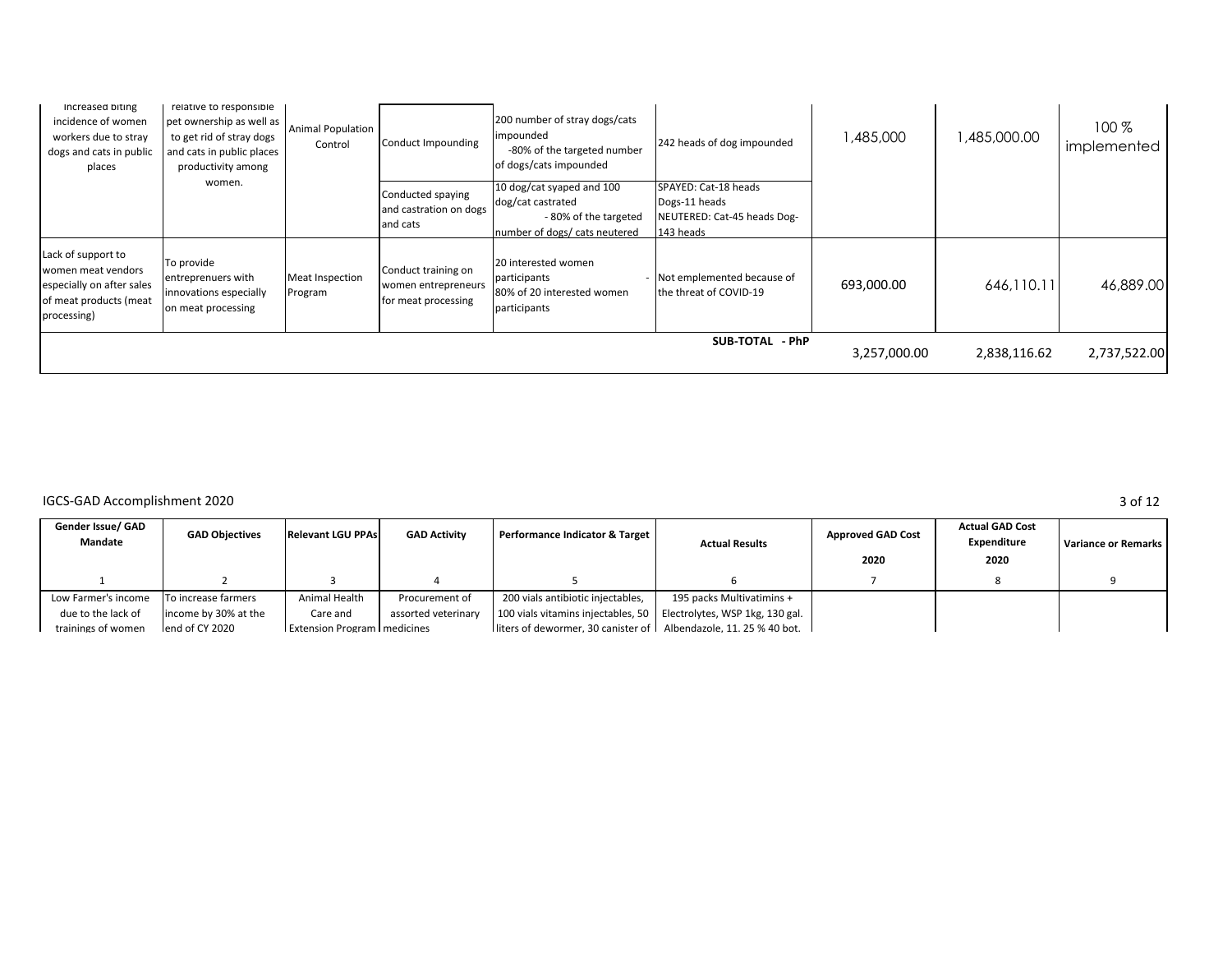|                          | Conduct training on   | injectable, 10 bags of premixes.<br>- 80% of | 10 bot. Multivitamins +<br>Amino Acid, LDI, 20 bot. |            |            |           |
|--------------------------|-----------------------|----------------------------------------------|-----------------------------------------------------|------------|------------|-----------|
|                          |                       |                                              |                                                     |            |            |           |
|                          | Her Management on     | the targeted assorted vet                    | Amoxicillin, 50 bot. Doramectin.                    |            |            |           |
|                          | farmers.              | medicines were procured.                     | 1% 50 ml, 100 ampules Vit. K                        |            |            |           |
|                          |                       |                                              | Menadione, 50 bot. B-Complex,                       |            |            |           |
|                          |                       |                                              | Vit., 100 ml, Norovet, 50 bot.                      | 954,000.00 | 866,442.60 | 87,557.40 |
|                          |                       |                                              | Dexamethasone, 100 ml, 20                           |            |            |           |
|                          |                       |                                              | cannister Sulfaquinoxaline-                         |            |            |           |
|                          |                       |                                              | Erythromycin, 10 sack                               |            |            |           |
|                          |                       |                                              | Maxitrace, 1 kg, 50 bot. Ecolmin                    |            |            |           |
|                          |                       |                                              | 100 ml, 50 bot. DCM, Solution                       |            |            |           |
|                          |                       |                                              | for Injection(IM/IV/IP), 100 ml,                    |            |            |           |
|                          |                       |                                              | 30 bot. Oxytocin, 50 ml, 10                         |            |            |           |
|                          |                       |                                              | cannister Cotrimazine, Trisulak                     |            |            |           |
|                          |                       |                                              | water soluble, 100 ampule                           |            |            |           |
|                          |                       |                                              | Tetanus Antitoxin ampule, 1500                      |            |            |           |
|                          |                       |                                              | IU, 100 ampule Tetanus Toxoid                       |            |            |           |
|                          |                       |                                              | 40 IU ampule                                        |            |            |           |
|                          |                       |                                              |                                                     |            |            |           |
|                          |                       |                                              |                                                     |            |            |           |
| To capacitate women in   | Training for women in | 100 women                                    | Not implemented because of                          |            |            |           |
| Animal Husbandry         | Animal Husbandry      | 80% women attendees out of 100               | the threat of COVID-19                              |            |            |           |
| practices in order to    | Practices             |                                              |                                                     |            |            |           |
| increase animal          |                       |                                              |                                                     |            |            |           |
| production thus increase |                       |                                              |                                                     |            |            |           |
| ncome.                   |                       |                                              |                                                     |            |            |           |
|                          |                       |                                              |                                                     |            |            |           |
|                          |                       |                                              | SUB-TOTAL - PhP                                     | 954,000.00 | 866,442.60 | 87,557.40 |

| Gender Issue/ GAD<br>Mandate | <b>GAD Obiectives</b> | <b>Relevant LGU PPAs</b> | <b>GAD Activity</b> | Performance Indicator & Target | <b>Actual Results</b> | <b>Approved GAD Cost</b> | <b>Actual GAD Cost</b><br>Expenditure | Variance or Remarks I |
|------------------------------|-----------------------|--------------------------|---------------------|--------------------------------|-----------------------|--------------------------|---------------------------------------|-----------------------|
|                              |                       |                          |                     |                                |                       | 2020                     | 2020                                  |                       |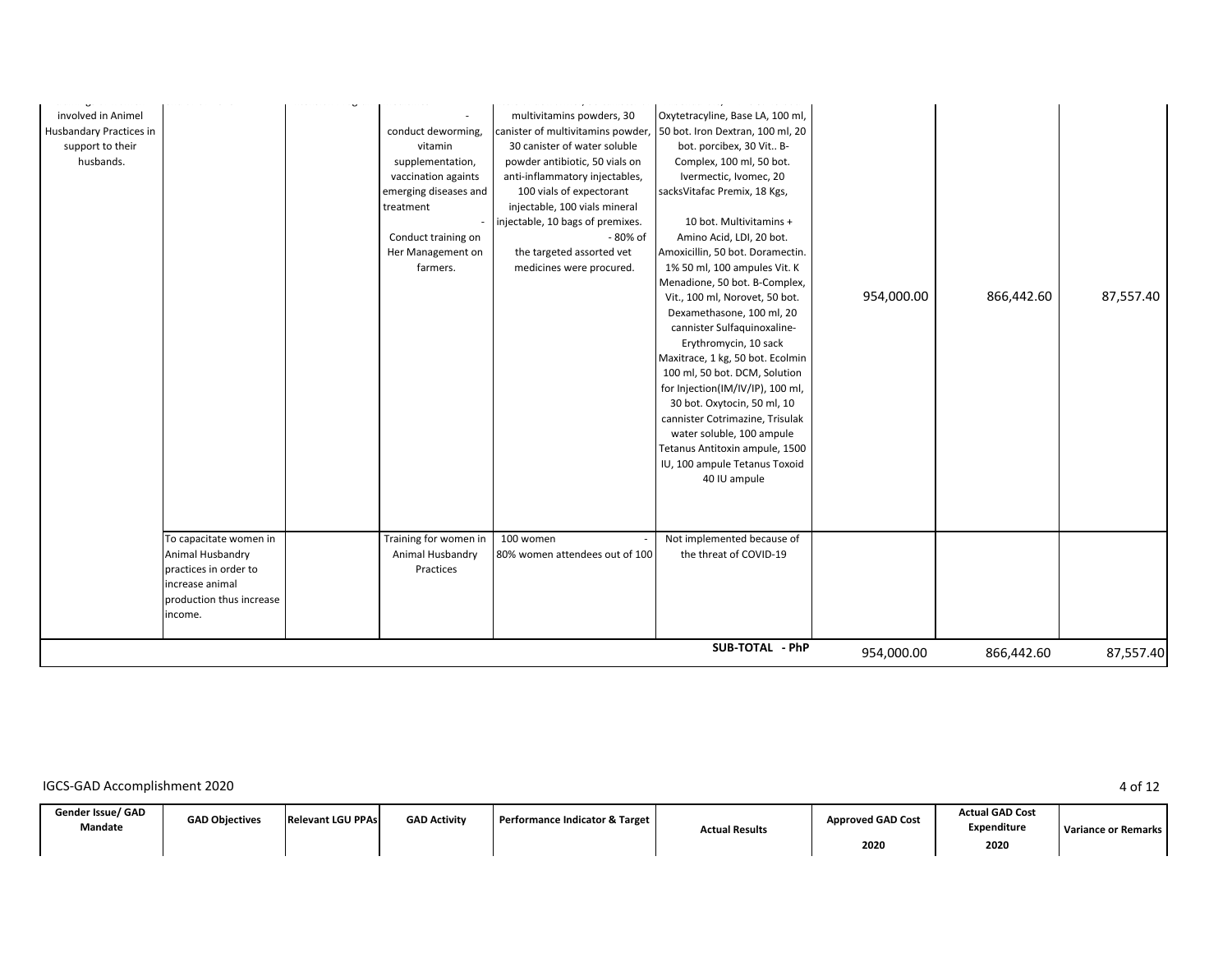| $\mathbf{1}$                                                                                                                        | $\overline{2}$                                                                                         | 3                                                                             | $\overline{4}$                                                                        | 5                                                                                                                                                                                                                                                                                                                                                                                                                           | 6                                                                                           | $\overline{7}$ | 8          | 9                                                                                        |
|-------------------------------------------------------------------------------------------------------------------------------------|--------------------------------------------------------------------------------------------------------|-------------------------------------------------------------------------------|---------------------------------------------------------------------------------------|-----------------------------------------------------------------------------------------------------------------------------------------------------------------------------------------------------------------------------------------------------------------------------------------------------------------------------------------------------------------------------------------------------------------------------|---------------------------------------------------------------------------------------------|----------------|------------|------------------------------------------------------------------------------------------|
| Continues disregard of<br>gender issues in the<br>family and community<br>(i.e implementation of<br>various laws and<br>ordinances) | a.Reduce cases through<br>Legal Information<br>Dessimination on<br>Gender related<br>measures and laws | a.Legal info and<br>dissemination<br>program                                  | Conduct legal info /<br>forum / seminar                                               | No. of legal info actually<br>conducted on -domestic violence<br>child abuse law -sexual<br>harassment wills and successions members/Participants<br>cybercrime law<br>Conducted 6 seminars on 46<br>barangays / year w/ 500-600<br>Brgy. Officials/Lupon<br>members/Participants                                                                                                                                           | Conducted 4 lectures/seminars<br>on 30 barangays w/ 320-360<br>Brgy. Officials/Lupon        | 557,035.04     | 244,795.25 | year round<br>implement<br>312,239.79                                                    |
|                                                                                                                                     | b. Build informed<br>citizenry through<br>aducation and advocacy                                       | b.Legal assistance<br>services program<br>(city matters /<br>walk-in clients) | <b>Education and</b><br>advocacy Legal advice<br>consultation and legal<br>Opinion    | No. of catered/given free legal<br>consultations/rendered legal<br>services<br>2,000-2250 constituents of the<br>city and walk-in clients                                                                                                                                                                                                                                                                                   | 2, 250 constituents of the city<br>and walk-in clients                                      | 264,544.00     | 111,154.96 | year round<br>implement<br>153,389.04                                                    |
|                                                                                                                                     | c.Empowered barangay<br>officials in handling<br>cases and GAD-ralated<br>issues and concerns.         | c.Legal assistance<br>to Housing<br>Resettlement<br>Program                   | <b>Education and</b><br>advocacy Legal advice<br>consultation and legal<br>Opinion    | No. of Resettlement/ Demolation<br>Programs assisted<br>-2-3 Housing<br>Resettlement/ Demolition<br>activities assisted (350<br>าouseholds)                                                                                                                                                                                                                                                                                 | 4 Housing Resettlement /<br>Demolition activities assisted<br>(350 households)              | 139,544.00     | 45,428.00  | year round<br>implement<br>94,116                                                        |
| Deepen knowledge and<br>build competencies on<br><b>GAD related issues</b>                                                          | d. Empowered Barangay<br>officials and front liners<br>in handling GAD related<br>issues               | Barangay legal<br>Assistance<br>Program                                       | \-On family problems<br>-Protection<br>of basic human rights<br>(observe due process) | No. of Barangays visited and<br>assisted with their<br>casese/barangay issues referred<br>to the office involving their<br>constituents Visited 10 barangays<br>for the conduct of Dalit Serbisyo<br>Publiko Prog.<br>-46 barangays are assisted<br>with their cases/barangay issues<br>referred to the office involving<br>their constituents / Visited 10<br>barangays for the conduct of<br>Dalit Serbisyo Publiko Prog. | Visited 46 barangays for legal<br>assistance and conduct of Dalit<br>Serbisyo Publiko Prog. | 554,828.72     | 11,875.00  | year round<br>implementation /<br>Scarcity of Lawyer<br>and LLB applicant.<br>542,953.72 |
|                                                                                                                                     |                                                                                                        |                                                                               |                                                                                       |                                                                                                                                                                                                                                                                                                                                                                                                                             | SUB-TOTAL - PhP                                                                             | 1,515,951.76   | 413,253.21 | 1,102,698.55                                                                             |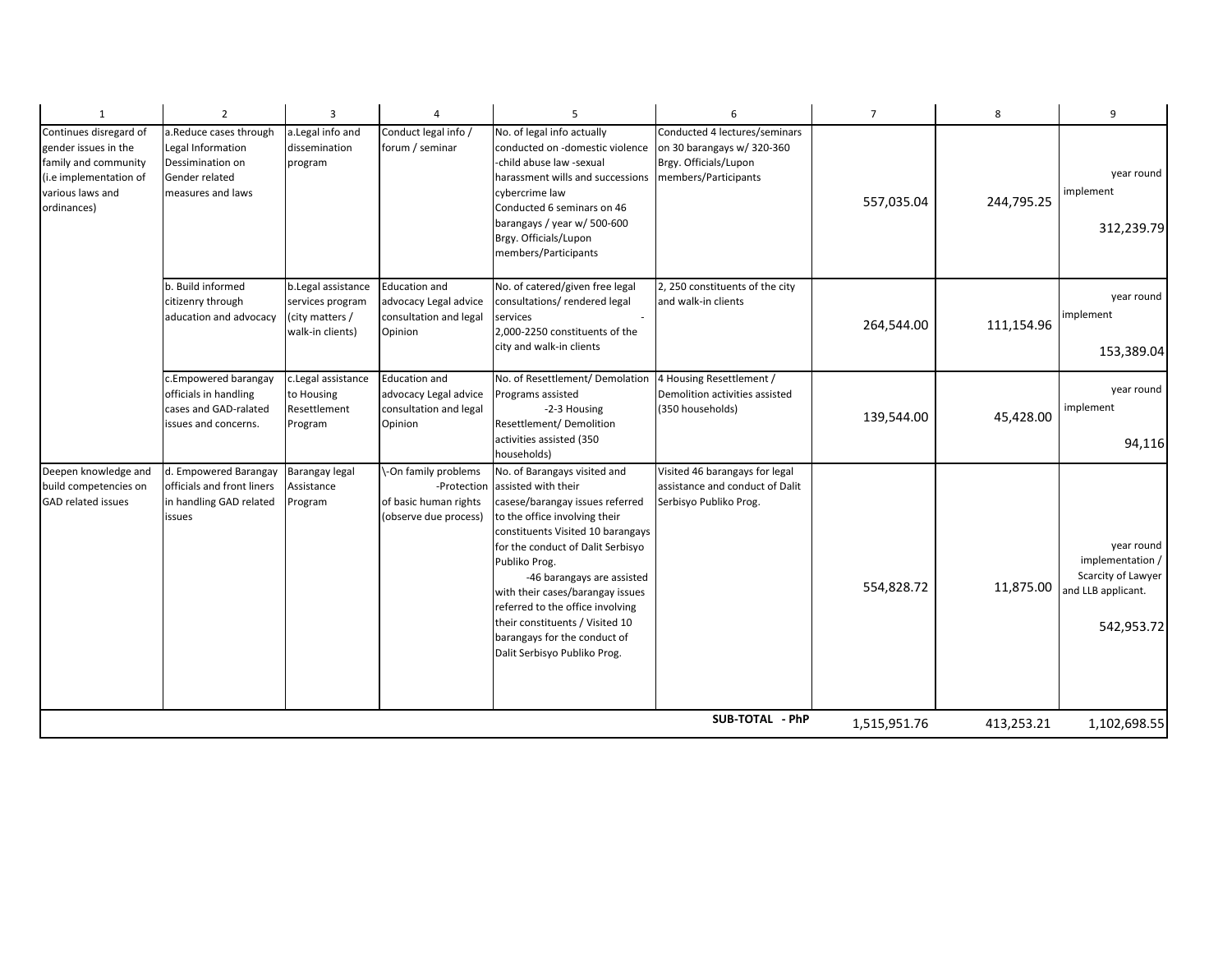|  | IGCS-GAD Accomplishment 2020 |  |
|--|------------------------------|--|
|--|------------------------------|--|

| Gender Issue/ GAD<br>Mandate<br>$\mathbf{1}$<br>Lack of access to<br>Government Services of<br>Men, Women, Senior<br>Citizen and Children; | <b>GAD Objectives</b><br>$\overline{2}$<br>To bring frontline<br>services of the<br>government in the far-<br>flung Barangays to<br>ensure that the<br>underprivileged men, | <b>Relevant LGU PPAs</b><br>3<br>Multi-<br><b>Stakeholders</b><br>Development<br>Program | <b>GAD Activity</b><br>$\overline{4}$<br>Conduct Of<br>SerbisyosaKatawhan in SerbisyosaKatawhan<br>the Barangays;<br>Conduct of<br>BatangSamaleno (an                                                                          | Performance Indicator & Target<br>5<br>Conducted 30<br>Conducted 1 BatangSamaleno<br>with children of the 4Ps as | <b>Actual Results</b><br>6<br>Conducted 3<br>SerbisyosaKatawhan<br>* Brgy. Adecor - Feb. 10<br>M-34<br>$F - 42$                      | <b>Approved GAD Cost</b><br>2020<br>$\overline{7}$ | <b>Actual GAD Cost</b><br>Expenditure<br>2020<br>8 | <b>Variance or Remarks</b><br>9<br>338,155.35<br>The declaration of<br>COVID 19 Pandemic<br>resulted to the<br>cancellation of major                                                                                                                                                                 |
|--------------------------------------------------------------------------------------------------------------------------------------------|-----------------------------------------------------------------------------------------------------------------------------------------------------------------------------|------------------------------------------------------------------------------------------|--------------------------------------------------------------------------------------------------------------------------------------------------------------------------------------------------------------------------------|------------------------------------------------------------------------------------------------------------------|--------------------------------------------------------------------------------------------------------------------------------------|----------------------------------------------------|----------------------------------------------------|------------------------------------------------------------------------------------------------------------------------------------------------------------------------------------------------------------------------------------------------------------------------------------------------------|
|                                                                                                                                            | women, senior citizen<br>and children can benefit<br>from this services                                                                                                     |                                                                                          | annual activity geared<br>towards providing fun<br>and opportunities to<br>indigents children0;<br>Conduct of<br>BalikEskwela (Giving of<br>school supplies) in the<br>far-flung areas in the<br>city where poverty is<br>high | beneficiaries<br>3 BalilkEskewelaConducted                                                                       | *Brgy.Kinawitnon-March 10<br>$M - 51$<br>$F - 68$<br>*Brgy Tambo - March 13<br>M-52<br>$F - 67$                                      | 630,000.00                                         | 291,844.65                                         | activities. Meetings,<br>Conferences,<br><b>Trainings. Mass</b><br>gathering are strictly<br>prohibited during this<br>time.<br>As mandated by the<br><b>National Government</b><br>, schools are advised<br>not to conduct a face-<br>to-face classes with<br>these development<br>BalikEskwela was |
| Gender and<br>Development (GAD)<br>concepts and practices<br>are not yet<br>mainstreamed in the<br>Cooperatives                            | To mainstream gender<br>and development<br>concepts, theories and<br>practices in the<br>cooperatives                                                                       | <b>Gender Sensitivity</b><br><b>Training for</b><br>Cooperatives                         | Conducted 3 GST<br>Trainings;<br><b>Attended Gender &amp;</b><br><b>Development Training</b><br>of Trainers                                                                                                                    | 3 GST Trainings for Cooperatives<br>conducted                                                                    | 1 Training conducted (GAD<br>Policy Formulation for<br>Cooperatives) last March 11-12,<br>2020 at RMPC Resort<br>Male-2<br>Female-18 | 110,000.00                                         | 6.748.00                                           | 103,252.00<br>The declaration of<br>COVID 19 Pandemic<br>resulted to the<br>cancellation of major<br>activities. Meetings,<br>Conferences,<br><b>Trainings. Mass</b><br>gathering are strictly<br>prohibited during this<br>time.                                                                    |
|                                                                                                                                            |                                                                                                                                                                             |                                                                                          |                                                                                                                                                                                                                                |                                                                                                                  | SUB-TOTAL - PhP                                                                                                                      | 740,000.00                                         | 298,592.65                                         | 441,407.35                                                                                                                                                                                                                                                                                           |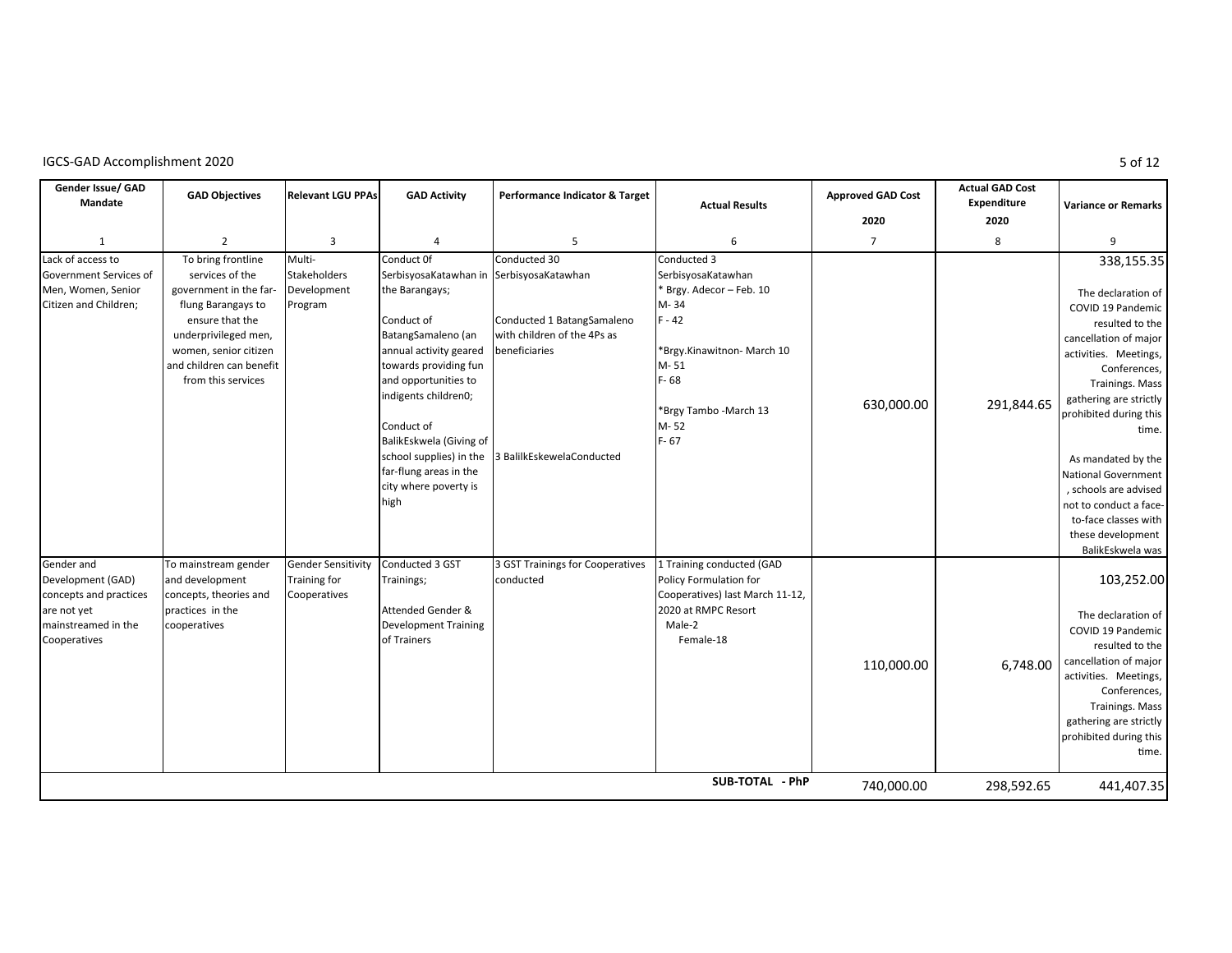|  | IGCS-GAD Accomplishment 2020 |  |
|--|------------------------------|--|
|--|------------------------------|--|

**Gender Issue/ GAD Mandate GAD Objectives Relevant LGU PPAs GAD Activity Performance Indicator & Target Approved GAD Cost Actual GAD Cost Expenditure 2020 2020** 1 2 3 4 5 6 7 8 9 Lack of access in resources of the Indigenous People both men, women, senior citizen and children To provide economic opportunities to the marginalized Indigenous People both men, women, senior citizen and children; Sectoral Development and Enhancement Program (IPs & Muslim) Conducted nstitutional Development trainings / seminars for Muslim Leaders and Indigenous People Mandatory Representatives (IPMR). Strengthened linkages . networking / partnership with the Muslim Communities & PIGSAPU Conduct dialogues and Conducted 3 dialogues and consultations with the IP men, women and youth on issues affecting their sector; Number of Institutional Development activities conducted and facilitated; Number of linkages/ networking initiatives made. consultaƟons Conducted 5 Coordination meeting with the Muslim Sector &Ustadzs 2 Linkages conducted \*Davao del NorteMadrasha \* Samal Island Muslim Communities Dev'tCenter Conducted 2 dialogue & on-site visitation of Muslim women @ Sta Cruz, Talicud July 2  $M - 3$  $F - 14$ Purok 4, BrgyCaliclic Sept. 16  $M - 26$  $F - 27$ Assisted in the conduct of Sama Dictionary Finalization Nov. 23-25  $M - 9$  $F - 12$  140,000.00 20,125.00 119,875.00 The declaration of COVID 19 Pandemic resulted to the cancellation of major activities. Meetings, Conferences, Trainings. Mass gathering are strictly prohibited during this time. 140,000.00 20,125.00 119,875.00 **SUB-TOTAL - PhP Actual Results Variance or Remarks**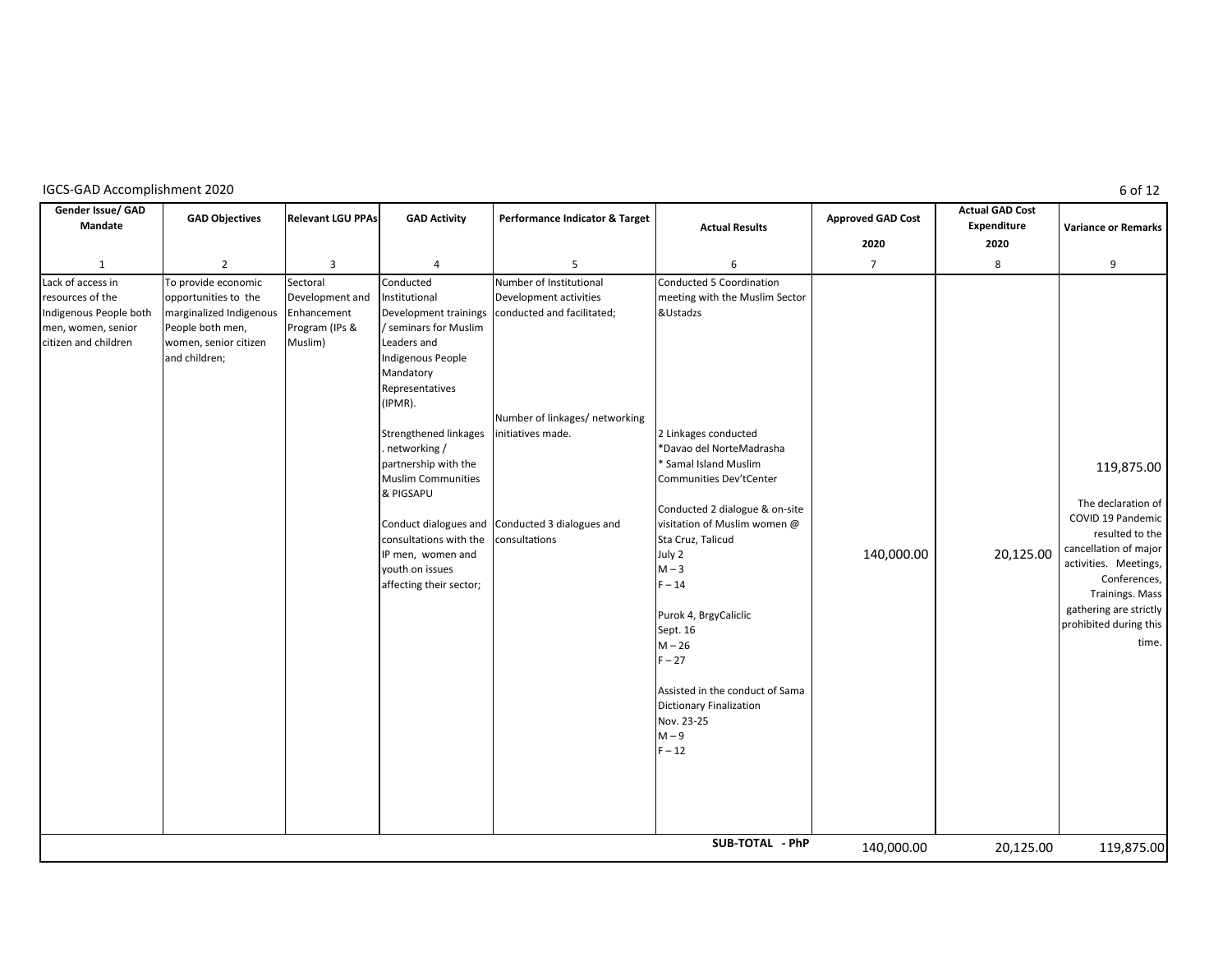| Gender Issue/ GAD<br>Mandate                                                 | <b>GAD Objectives</b>                                                       | <b>Relevant LGU PPAs</b>                                 | <b>GAD Activity</b>                                                                        | Performance Indicator & Target                                                                                                                               | <b>Actual Results</b>   | <b>Approved GAD Cost</b><br>2020 | <b>Actual GAD Cost</b><br>Expenditure<br>2020 | <b>Variance or Remarks</b>                   |
|------------------------------------------------------------------------------|-----------------------------------------------------------------------------|----------------------------------------------------------|--------------------------------------------------------------------------------------------|--------------------------------------------------------------------------------------------------------------------------------------------------------------|-------------------------|----------------------------------|-----------------------------------------------|----------------------------------------------|
| $\mathbf{1}$                                                                 | $\overline{2}$                                                              | 3                                                        | $\overline{4}$                                                                             | 5                                                                                                                                                            | 6                       | $\overline{7}$                   | 8                                             | 9                                            |
| Difficulty of clients to<br>pay hospital bill, medical<br>and burial expense | To extend minimal<br>financial assistance to<br>clients in crisis situation |                                                          | Provision of food and<br>minimal financial<br>assistance to clients in<br>crisis situation | 80% of the target clients<br>provided with minimal financial<br>assistance within a year - 1,100<br>target clients provided with<br>minimal cash assistance: |                         |                                  |                                               |                                              |
|                                                                              |                                                                             | Social Delivery                                          |                                                                                            | senior burial                                                                                                                                                | 172 male and 229 female | 1,500,000.00                     | 1,604,000.00                                  | excess 104,000<br>supplemental budget        |
|                                                                              |                                                                             | Program                                                  |                                                                                            | paupers                                                                                                                                                      | 100 male and 126 female | 1,050,000.00                     | 678,000.00                                    | 372,000.00                                   |
|                                                                              |                                                                             |                                                          |                                                                                            | <b>DNN</b>                                                                                                                                                   | 4 male and 13 female    | 1,050,000.00                     | 54,000.00                                     | 996,000.00                                   |
| Difficulty to provide<br>transportation expenses<br>in attending court       | Lack of economic<br>opportunities                                           |                                                          |                                                                                            | <b>SPMC</b>                                                                                                                                                  | 29 male and 36 female   | 1,000,000.00                     | 312,904.50                                    | 687,095.50<br>due to covid-19<br>pandemic    |
| related activities and<br>balik-probinsya                                    |                                                                             |                                                          |                                                                                            | <b>AICS</b>                                                                                                                                                  | 112 male and 118 female | 1,000,000.00                     | 1,295,500.00                                  | excess 295,000<br><b>Budget Augmentation</b> |
|                                                                              | Support to Walk-in<br>& Stranded Clients                                    |                                                          | Walk-in Stranded Clients - 50 for<br>the whole year 2019                                   |                                                                                                                                                              | 250,000.00              | 177,970.00                       | 199,500.00                                    |                                              |
| Victims of man-made<br>and natural calamities<br>have difficulty to          | To extend food<br>assistance and minimal<br>financial assistance to         | <b>Emergency Shelter</b><br>Assistance                   |                                                                                            | ESA - 100 for the whole year<br>2019                                                                                                                         | 167 Male 208 female     | 300,000.00                       | 130,500.00                                    | as the need arises<br>169,500.00             |
| immediately purchase<br>housing materials and<br>other basic needs           | stranded clients and<br>victims of calamity                                 | Emergency<br>Assistance to<br>victims of<br>calamities & |                                                                                            | <b>Emergency Assistance to victims</b><br>of calamities & disasters - 190 for<br>the whole year 2019                                                         |                         | 200,000.00                       | 83,922.00                                     | as the need arises<br>116,078.00             |
|                                                                              |                                                                             | disaster                                                 |                                                                                            | Food for work - 500 clients for<br>the whole year 2019                                                                                                       |                         | 500,000.00                       | 431,851.10                                    | 68,148.90                                    |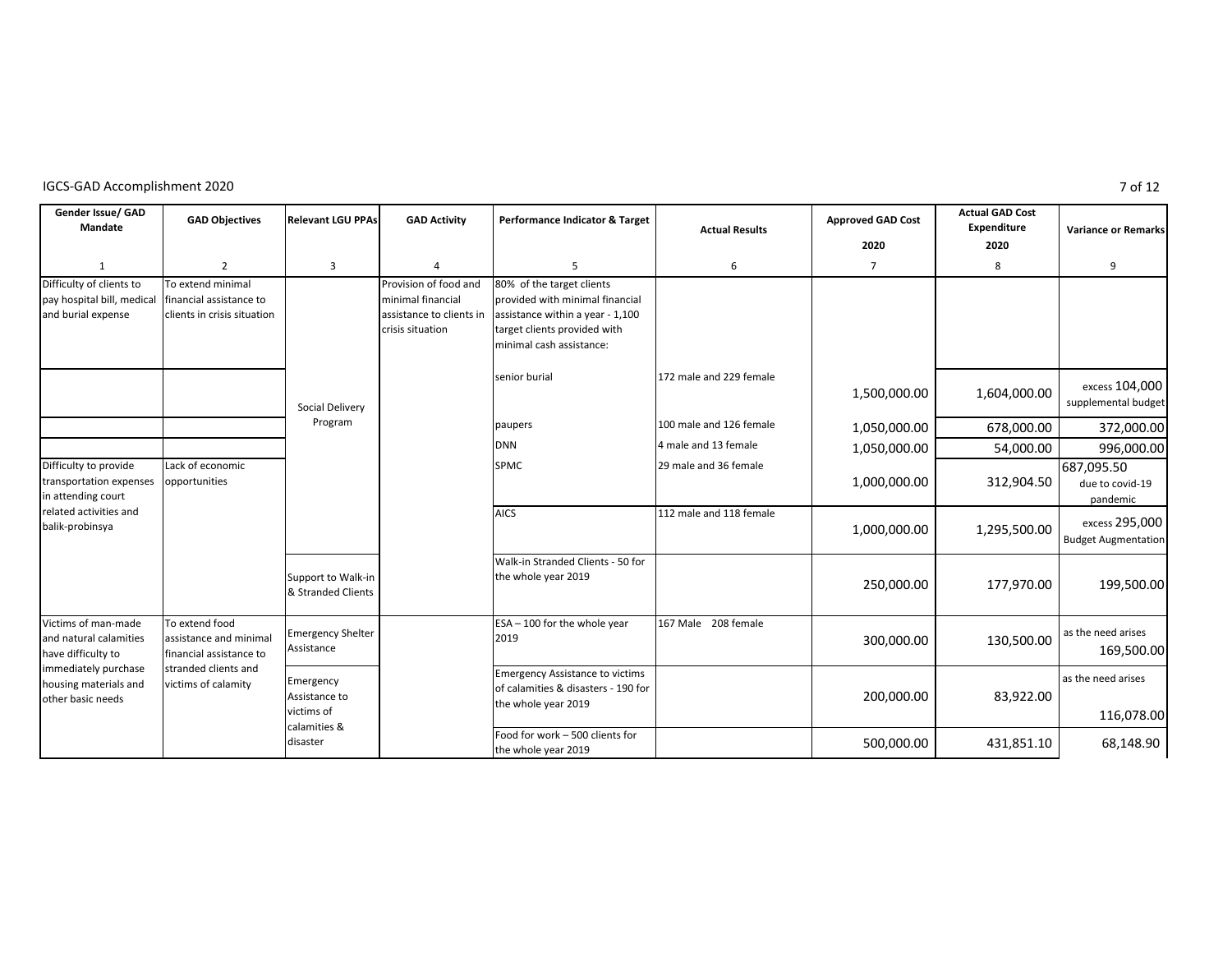| Traumatic experience of | To provide temporary   | <b>Operation of IGCS</b> | - Cater and safe        | Trauma experienced by the                                 | *There were 33 males and 36       |              |              |              |
|-------------------------|------------------------|--------------------------|-------------------------|-----------------------------------------------------------|-----------------------------------|--------------|--------------|--------------|
| the abused women and    | shelter / holding room | Drop-in Center           | keeping of clients      | abuse women and children will                             | females a total of 69 clients     |              |              |              |
| children, and to safe   |                        |                          | referred to the center  | be lessened by at least 50% while provided with temporary |                                   |              |              |              |
| keep CICL while waiting |                        |                          |                         | preparing them for the court                              | custody & care. (Board &          |              |              |              |
| for the issuance of the |                        |                          | -Facilitate             | proceedings.                                              | lodging) These clients are        |              |              |              |
| court order             |                        |                          | documents and           |                                                           | vicitms of VAW, abused,           |              |              |              |
|                         |                        |                          | prepare client to court |                                                           | children at risk including covid- |              |              |              |
|                         |                        |                          | proceedings             |                                                           | 19 PUM, PUI and Positive.         | 1,862,000.00 | 677,694.90   | 1,184,305.10 |
|                         |                        |                          |                         |                                                           | * 4                               |              |              |              |
|                         |                        |                          |                         |                                                           | Job Order were hired 3 male       |              |              |              |
|                         |                        |                          |                         |                                                           | guards and 1 female               |              |              |              |
|                         |                        |                          |                         |                                                           | houseparent for the full          |              |              |              |
|                         |                        |                          |                         |                                                           | operation of the center           |              |              |              |
|                         |                        |                          |                         |                                                           |                                   |              |              |              |
|                         |                        |                          |                         |                                                           | SUB-TOTAL - PhP                   | 8,712,000.00 | 5,446,342.50 | 3,265,657.50 |

| Gender Issue/ GAD<br>Mandate                                                                                                                                                           | <b>GAD Objectives</b>             | <b>Relevant LGU PPAs</b>                                                                   | <b>GAD Activity</b>                                                                                                           | Performance Indicator & Target                                                              | <b>Actual Results</b>                                                                                            | <b>Approved GAD Cost</b><br>2020 | <b>Actual GAD Cost</b><br>Expenditure<br>2020                                                            | <b>Variance or Remarks</b>                                                                               |
|----------------------------------------------------------------------------------------------------------------------------------------------------------------------------------------|-----------------------------------|--------------------------------------------------------------------------------------------|-------------------------------------------------------------------------------------------------------------------------------|---------------------------------------------------------------------------------------------|------------------------------------------------------------------------------------------------------------------|----------------------------------|----------------------------------------------------------------------------------------------------------|----------------------------------------------------------------------------------------------------------|
|                                                                                                                                                                                        | 2                                 | 3                                                                                          | $\Lambda$                                                                                                                     |                                                                                             | 6                                                                                                                | 7                                | 8                                                                                                        | 9                                                                                                        |
| Less opportunity for<br>To involve and<br>recognition and<br>capacitate sectoral<br>participation to LGU and groups in socio cultural<br>community undertakings activities<br>such as: | Support to<br>sectoral activities | Disadvantaged and<br>less privileged sectors<br>be recognized and<br>were given the chance | By the end of the year, 70% of<br>less privileged / disadvantaged<br>sectors recognized and<br>participated in the barangay / |                                                                                             |                                                                                                                  |                                  |                                                                                                          |                                                                                                          |
| and activities                                                                                                                                                                         |                                   | 1. Support to<br>Persons with<br>Disability (PWD)                                          | -Provision of meals,<br>& logistics                                                                                           | PWD in every barangay identified<br>venue, assistive device and organized - whole year 2019 | * 2 Wheel Chair, 1 crutches<br>given<br>* 5 Brgys. Organized<br>* 4 Tarpaulin<br>Hanged<br>*988 new I.D released | 500,000.00                       | 134,488.18                                                                                               | Covid 19 pandemic<br>resulted to not<br>implemented major<br>activities for this<br>sector<br>365,511.82 |
| <b>Senior Citizens</b>                                                                                                                                                                 | 2. Support to                     | Provision of meals,<br>venue, assistive device<br>& logistics                              | Identification of qualified SC new<br>members and qualified members<br>to avail Social Pension                                | $*$<br>* 2778 Issued I.D<br>1481 Issued Purchase<br>booklet(medicine and grocery)           | 701,000.00                                                                                                       | 226,068.74                       | Covid 19 pandemic<br>resulted to not<br>implemented major<br>activities for this<br>sector<br>474,931.26 |                                                                                                          |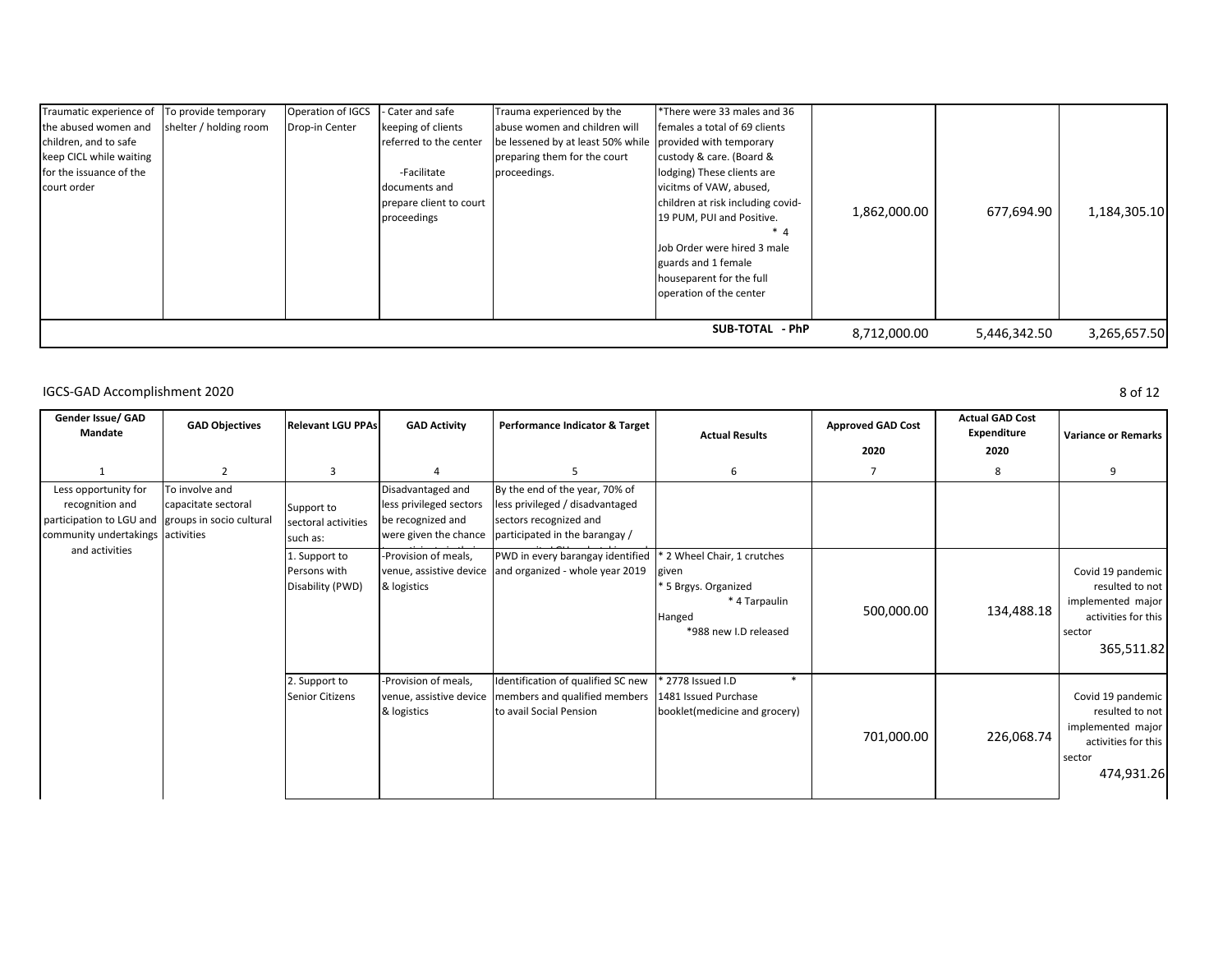|                                      |                                                                                 |                                                                                                                                                                                    | Php<br><b>TOTALS</b><br>- Php                                                                                                                                                               | 4,067,000.00<br>41,408,924.00 | 2,063,078.92<br>28,716,112.02 | 2,003,921.08<br>12,692,811.98                                                                            |
|--------------------------------------|---------------------------------------------------------------------------------|------------------------------------------------------------------------------------------------------------------------------------------------------------------------------------|---------------------------------------------------------------------------------------------------------------------------------------------------------------------------------------------|-------------------------------|-------------------------------|----------------------------------------------------------------------------------------------------------|
|                                      |                                                                                 |                                                                                                                                                                                    | <b>Sub Total</b>                                                                                                                                                                            |                               |                               | 160,399.00                                                                                               |
| 6. Family Welfare<br>Program         | -Provision of meals,<br>venue & logistics                                       |                                                                                                                                                                                    |                                                                                                                                                                                             | 200,000.00                    | 39,601.00                     | Covid 19 pandemic<br>resulted to not<br>implemented major<br>activities for this<br>sector               |
| 5. Day Care<br>Program               | -Provision of meals,<br>venue & logistics &<br>support to SFP<br>implementation |                                                                                                                                                                                    | 59 women cdw                                                                                                                                                                                | 2,136,000.00                  | 1,548,967.00                  | Covid 19 pandemic<br>resulted to not<br>implemented major<br>activities for this<br>sector<br>587,033.00 |
| 4. Women's Sector                    | -Provision of meals,<br>venue & logistics                                       | Every year socio - cultural<br>activities for disadvantaged /<br>sectoral groups participated by<br>70% of officers and members<br>Women - March 2019; Family<br>Week - Sept. 2019 | Budget for office supplies was<br>utilized during the pandemic.<br>Hanging of streamers was<br>highlights during the women's<br>months celebration, IACVAWC<br>and other related activities | 300,000.00                    | 109,850.00                    | Covid 19 pandemic<br>resulted to not<br>implemented major<br>activities for this<br>sector<br>190,150.00 |
| 3. Support to<br><b>Youth Sector</b> | -Provision of meals,<br>venue & logistics                                       | OSY identified and organized -<br>whole year round                                                                                                                                 | No activities conducted due to<br>COVID-19 restrictions                                                                                                                                     | 230,000.00                    | 4,104.00                      | Covid 19 pandemic<br>resulted to not<br>implemented major<br>activities for this<br>sector<br>225,896.00 |

| Gender Issue/ GAD<br>Mandate | <b>GAD Objectives</b> | <b>Relevant LGU PPAs</b> | <b>GAD Activity</b> | Performance Indicator & Target | <b>Actual Results</b> | <b>Approved GAD Cost</b> | <b>Actual GAD Cost</b><br>Expenditure | Variance or Remarks |
|------------------------------|-----------------------|--------------------------|---------------------|--------------------------------|-----------------------|--------------------------|---------------------------------------|---------------------|
|                              |                       |                          |                     |                                |                       | 2020                     | 2020                                  |                     |
|                              |                       |                          |                     |                                |                       |                          |                                       |                     |
| <b>IORGANIZATION FOCUS</b>   |                       |                          |                     |                                |                       |                          |                                       |                     |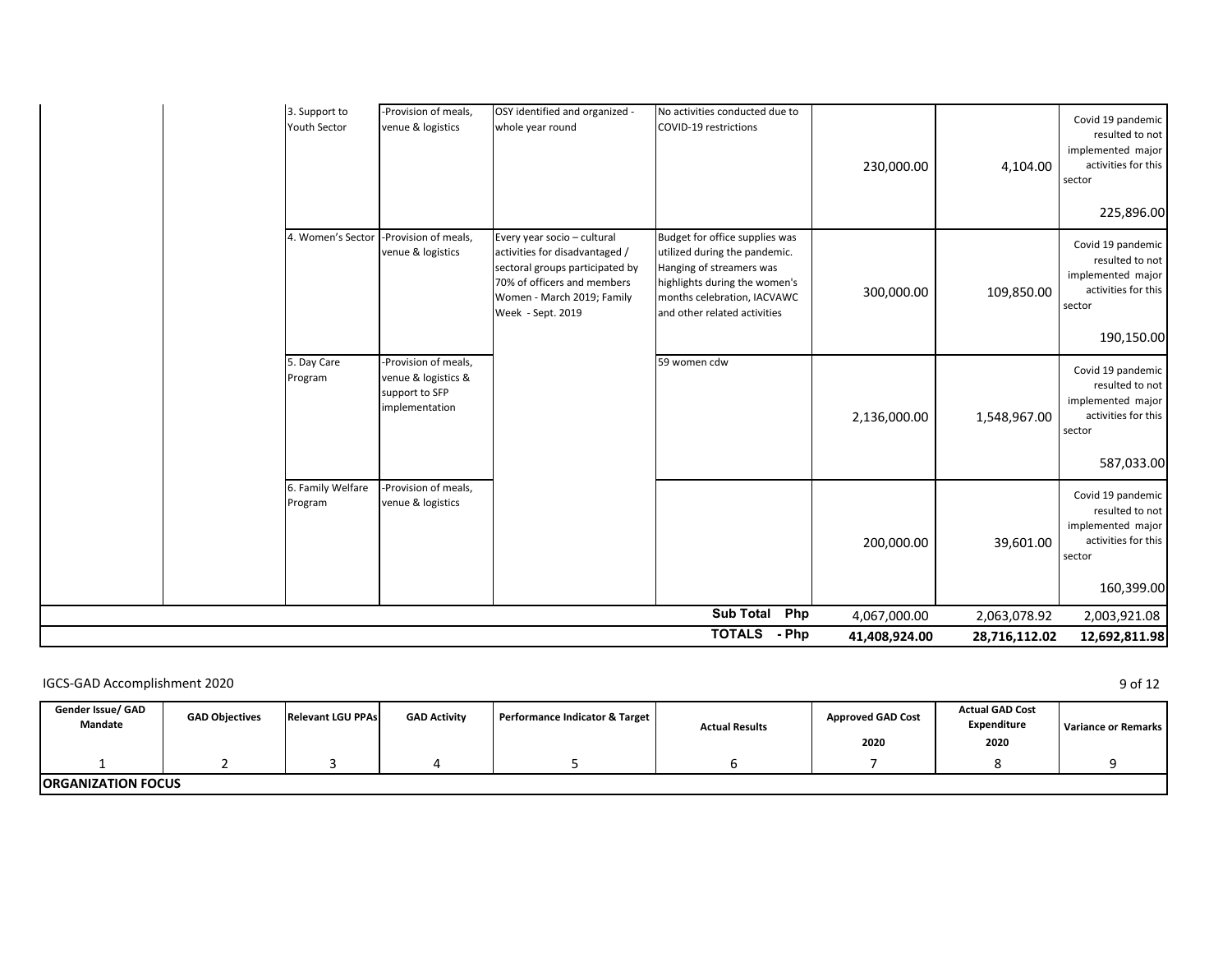| Lack of skills and                    | <b>Enhance Food</b>  | Support to       | Organization         | 17 organization                                  |                          |              |              |                                  |
|---------------------------------------|----------------------|------------------|----------------------|--------------------------------------------------|--------------------------|--------------|--------------|----------------------------------|
| product processing processing skills  |                      | <b>Farm Home</b> | strengthening        | strengthened and re-                             |                          |              |              |                                  |
| and enhancement                       | and knowledge on     | Development      | land                 | organized.                                       |                          |              |              |                                  |
| and technical know- practical farming |                      | Program          | re0organization.     | 3 trainings and 1                                |                          |              |              | <b>Funded activities</b>         |
| how in practical                      | for rural based      |                  | Organization         | achievement and                                  | Only re-organization of  |              |              | were not yet                     |
| farming.                              | livelihood projects. |                  | strengthening        | recognition conducted.                           | existing 15 R.I.C clubs  |              |              | conducted because                |
|                                       |                      |                  | land                 |                                                  | and 2 meetings were      | 142,000.00   |              | of COVID-19 situation            |
|                                       |                      |                  | re0organization.     |                                                  | conducted.               |              |              |                                  |
|                                       |                      |                  | - Food               |                                                  |                          |              |              | 142,000.00                       |
|                                       |                      |                  | processing,          |                                                  |                          |              |              |                                  |
|                                       |                      |                  | labelling, and agri- |                                                  |                          |              |              |                                  |
|                                       |                      |                  | related trainings    |                                                  |                          |              |              |                                  |
|                                       |                      |                  | Environmental        | Awareness & Observance                           | Hired 12 CENRO           |              |              |                                  |
|                                       |                      |                  | Protection and       | to Environmental laws,                           | enforcers (2 females and |              |              |                                  |
|                                       |                      |                  | Conservation         | ord., & Reg. policies                            | 10 males).Apprehended    | 1,336,528.00 | 1,166,631.18 | 169,896.82                       |
|                                       |                      |                  | Program              |                                                  | 25 violators since       |              |              |                                  |
|                                       |                      |                  |                      |                                                  | January 2020.            |              |              |                                  |
|                                       |                      |                  | Barangay             | Empowered Brgy. Officials Meetings/Seminars were |                          |              |              | Funded activities                |
|                                       |                      |                  | Enforcement          | <b>Ifunctionaries &amp;</b>                      | postponed due to the     |              |              | were not yet                     |
|                                       |                      |                  |                      | Capability Building Constituents of Various      | recent pandemic.         | 52,000.00    |              | conducted because<br>of COVID-19 |
|                                       |                      |                  |                      | Laws in the Isl.                                 |                          |              |              | situation                        |
|                                       |                      |                  |                      |                                                  |                          |              |              | 52,000.00                        |
|                                       |                      |                  |                      |                                                  | SUB-TOTAL - PhP          | 1,530,528.00 | 1,166,631.18 | 363,896.82                       |

| Gender Issue/ GAD<br>Mandate | <b>GAD Objectives</b> | <b>Relevant LGU PPAs</b> | <b>GAD Activity</b> | Performance Indicator & Target | <b>Actual Results</b> | <b>Approved GAD Cost</b><br>2020 | <b>Actual GAD Cost</b><br>Expenditure<br>2020 | <b>Variance or Remarks</b> |
|------------------------------|-----------------------|--------------------------|---------------------|--------------------------------|-----------------------|----------------------------------|-----------------------------------------------|----------------------------|
|                              |                       |                          |                     |                                |                       |                                  |                                               |                            |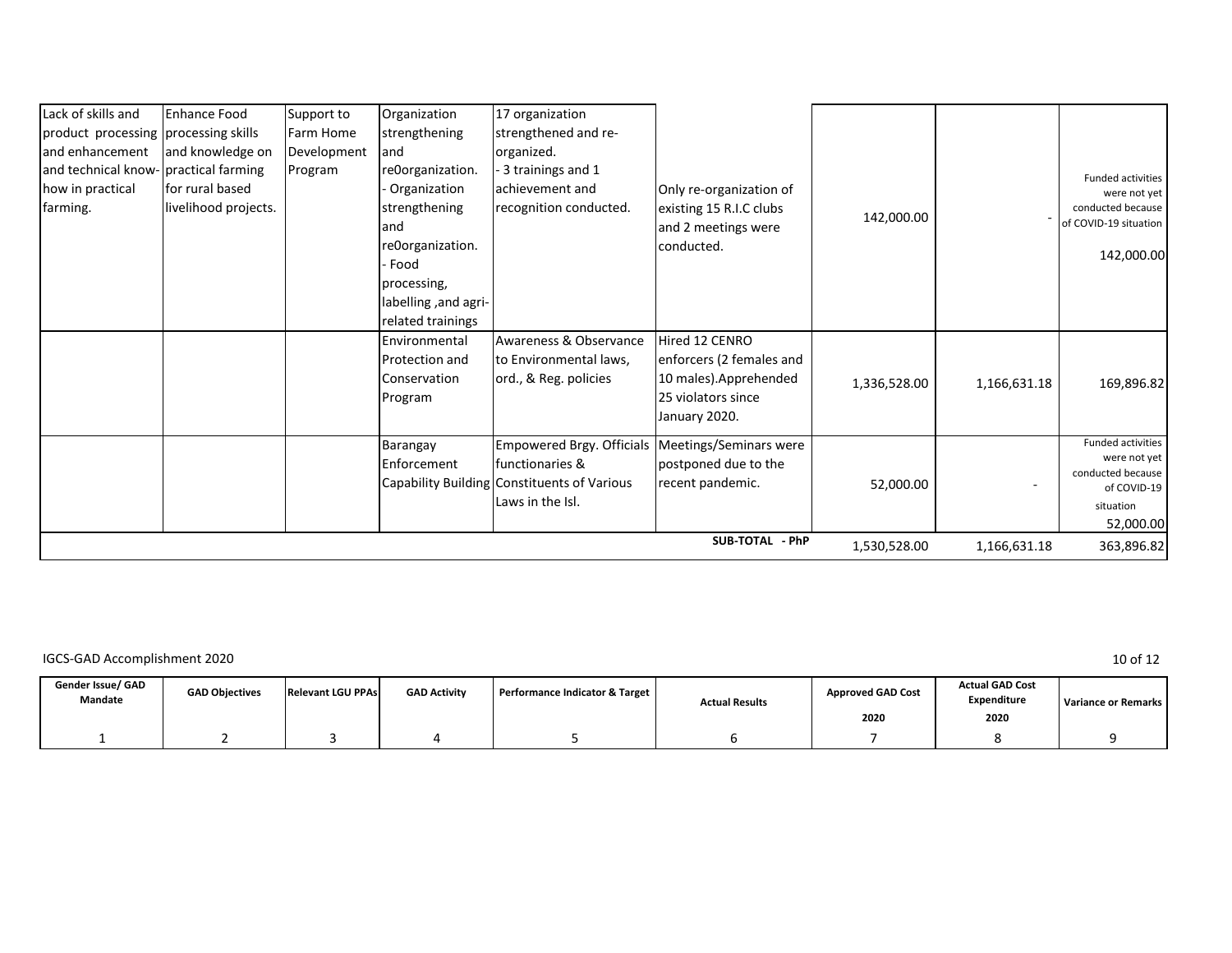|  | Solid Waste<br>Management<br>Program              | Procured other supplies<br>for field operational<br>services & protective gear<br>of personnel, r/m<br>machineries, rentals,<br>procured logistical support personnel directly | Hired 80 J.O. personnel<br>(25 females and 53<br>males) as Garbage<br>collectors, street<br>sweepers, and other<br>handling solid waste<br>management services.                                                                                    | 280,000.00   | 250,904.00   | 29,096.00                                                                                 |
|--|---------------------------------------------------|--------------------------------------------------------------------------------------------------------------------------------------------------------------------------------|----------------------------------------------------------------------------------------------------------------------------------------------------------------------------------------------------------------------------------------------------|--------------|--------------|-------------------------------------------------------------------------------------------|
|  | <b>Pollution Control</b><br>Management<br>Program | Trngs. Tev.,<br>representation expenses,<br>logistical support,<br>professional services fol.<br>r/m of motorcycle other<br>supplies                                           | Conducted<br>Training/Seminar for the<br>Formulation of 5 year<br>barangay solid waste<br>management plan last<br>Feb. 27 - 28, 2020<br>counter parted by brgy.<br>Dadatan, Talicud island.<br>Represented by 48 locals<br>(21 males & 24 females) | 310,000.00   | 192,107.48   | Funded activities<br>were not yet<br>conducted due to<br>COVID-19 Situation<br>117,892.52 |
|  | Eco-park<br>Management<br>Program                 | Well maintained eco-park<br>site thru provision of<br>watchmen & other<br>logistical support & waste<br>water quality monitored                                                | Hired 6 J.O. personnel<br>(all male) for the<br>maintenance and other<br>logistical support.                                                                                                                                                       | 1,592,808.00 | 1,121,894.09 | 470,913.91                                                                                |
|  | Coastal Clean-up<br>Program                       | Advocacy on the<br>protection of the marine<br>environment, initiate<br>coastal clean-up                                                                                       | Major coastal clean-up<br>activities were<br>postponed due to the<br>recent pandemic but a<br>series of section/office<br>initiated coast clean - up<br>activities were<br>conducted.                                                              | 70,000.00    |              | Funded activities<br>were not yet<br>conducted due to<br>COVID-19 Situation<br>70,000.00  |
|  |                                                   |                                                                                                                                                                                | SUB-TOTAL - PhP                                                                                                                                                                                                                                    | 2,252,808.00 | 1,564,905.57 | 687,902.43                                                                                |

| IGCS-GAD Accomplishment 2020 |                       |                          |                     |                                |                       |                                  |                                               | 11 of 12            |
|------------------------------|-----------------------|--------------------------|---------------------|--------------------------------|-----------------------|----------------------------------|-----------------------------------------------|---------------------|
|                              | <b>GAD Objectives</b> | <b>Relevant LGU PPAs</b> | <b>GAD Activity</b> | Performance Indicator & Target | <b>Actual Results</b> | <b>Approved GAD Cost</b><br>2020 | <b>Actual GAD Cost</b><br>Expenditure<br>2020 | Variance or Remarks |
|                              |                       |                          |                     |                                |                       |                                  |                                               |                     |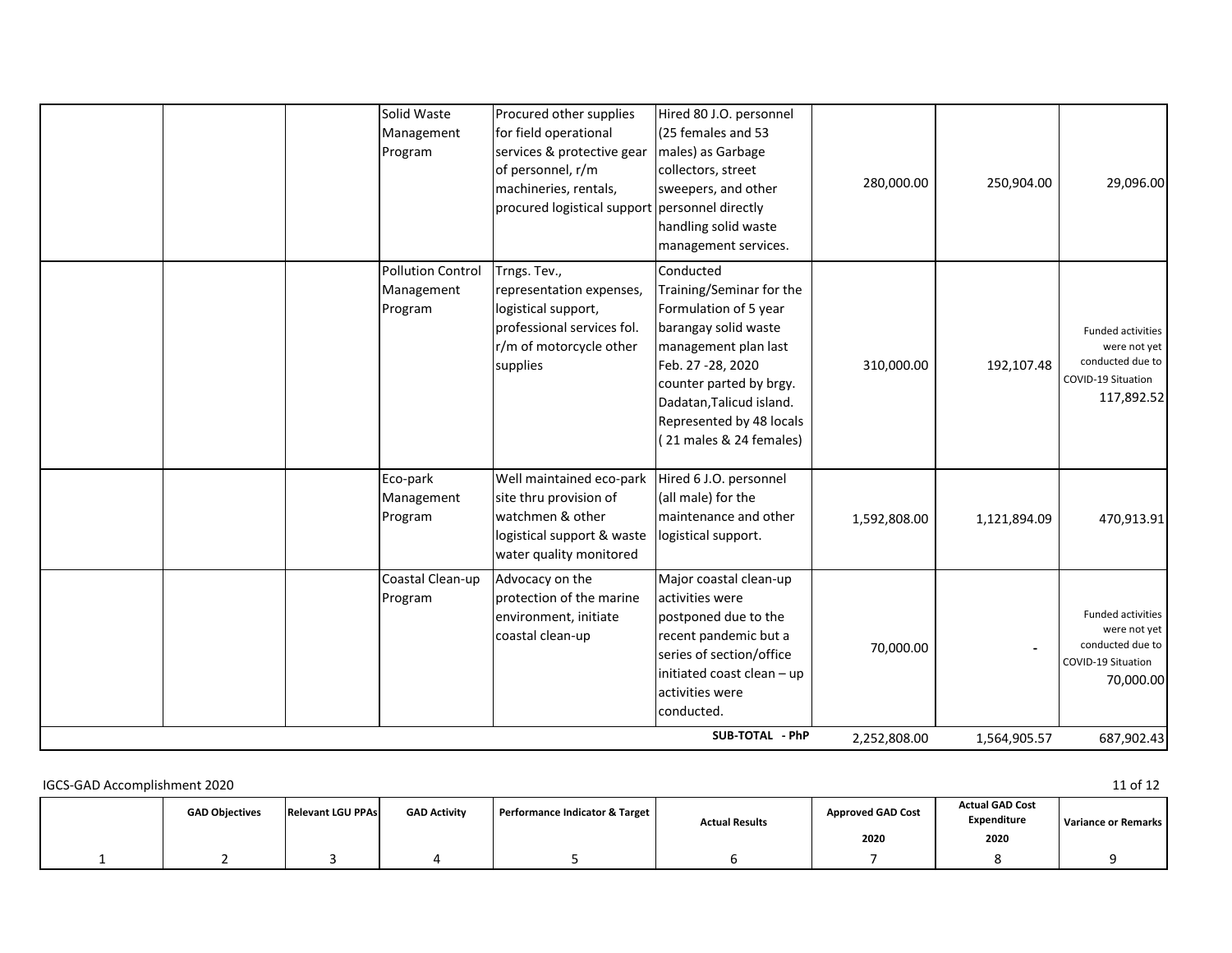|             |                                          | Management                                                        |                                                                                          | "BantayKalikasan".                                                                                                                                                                                                                                                                       | 368,632.00                                                                | 305,263.56    | 63,369.44                                                                                 |
|-------------|------------------------------------------|-------------------------------------------------------------------|------------------------------------------------------------------------------------------|------------------------------------------------------------------------------------------------------------------------------------------------------------------------------------------------------------------------------------------------------------------------------------------|---------------------------------------------------------------------------|---------------|-------------------------------------------------------------------------------------------|
|             |                                          |                                                                   | updating                                                                                 | due to the recent<br>ndomic                                                                                                                                                                                                                                                              |                                                                           |               |                                                                                           |
|             |                                          | Environment<br>month<br>Celebration<br>/Arbor Day<br>Celebrations | Increased awareness of<br>constituents on the<br>importance of caring our<br>environment | <b>Tree Planting Activities</b><br>during the culmination<br>of Environmental<br>month/Arbor Day at the<br>Sanitary Land fill last<br>June 30, 2020 were<br>conducted involving with<br>selected personnel from<br>diff. offices of the LGU-<br><b>IGaCoS &amp; National</b><br>Agencies | 58,000.00                                                                 | 19,314.00     | 38,686.00                                                                                 |
| and CGADMET | Development<br>CGFPS/CGADMET<br>Activity | planning workshop for<br>CBFPS/CGADMET<br>members                 | and planning workshop for the<br><b>GFPS TWG and GADmet</b>                              | Conducted one (1)<br>training and planning<br>workshop and one(1)<br>meeting last february 1st<br>quarter                                                                                                                                                                                | 1,000,000.00                                                              | 343,000.00    | Some major activities<br>not conducted due to<br>Coid-19 Pandemic<br>Situation<br>657,000 |
|             |                                          |                                                                   |                                                                                          | Sub-Total<br>Php<br>$\sim$                                                                                                                                                                                                                                                               | 1,426,632.00                                                              | 667,577.56    | 759,054.44                                                                                |
|             |                                          |                                                                   |                                                                                          | TOTAL<br>$-$ Php                                                                                                                                                                                                                                                                         | 5,209,968.00                                                              | 3,399,114.31  | 1,810,853.69                                                                              |
|             |                                          |                                                                   |                                                                                          |                                                                                                                                                                                                                                                                                          | 46,618,892.00                                                             | 32,115,226.33 | 14,503,665.67                                                                             |
|             | To strengthen the CGFPS                  | Learning and                                                      | Program<br>GAD training and                                                              | of actual forest<br>occupants, FLUP review &<br>90% Participation on trainings                                                                                                                                                                                                           | Activities was postpone<br>$\mathbf{B}$<br><b>GRAND TOTAL (A+B) - PhP</b> |               |                                                                                           |

**ABUNDIA A. LARIOSA, RSW, MPA AL DAVID T. UY**

GAD Focal Person **COVID-19 Executive/CGFPS** Chairperson **DD/MO/YEAR**